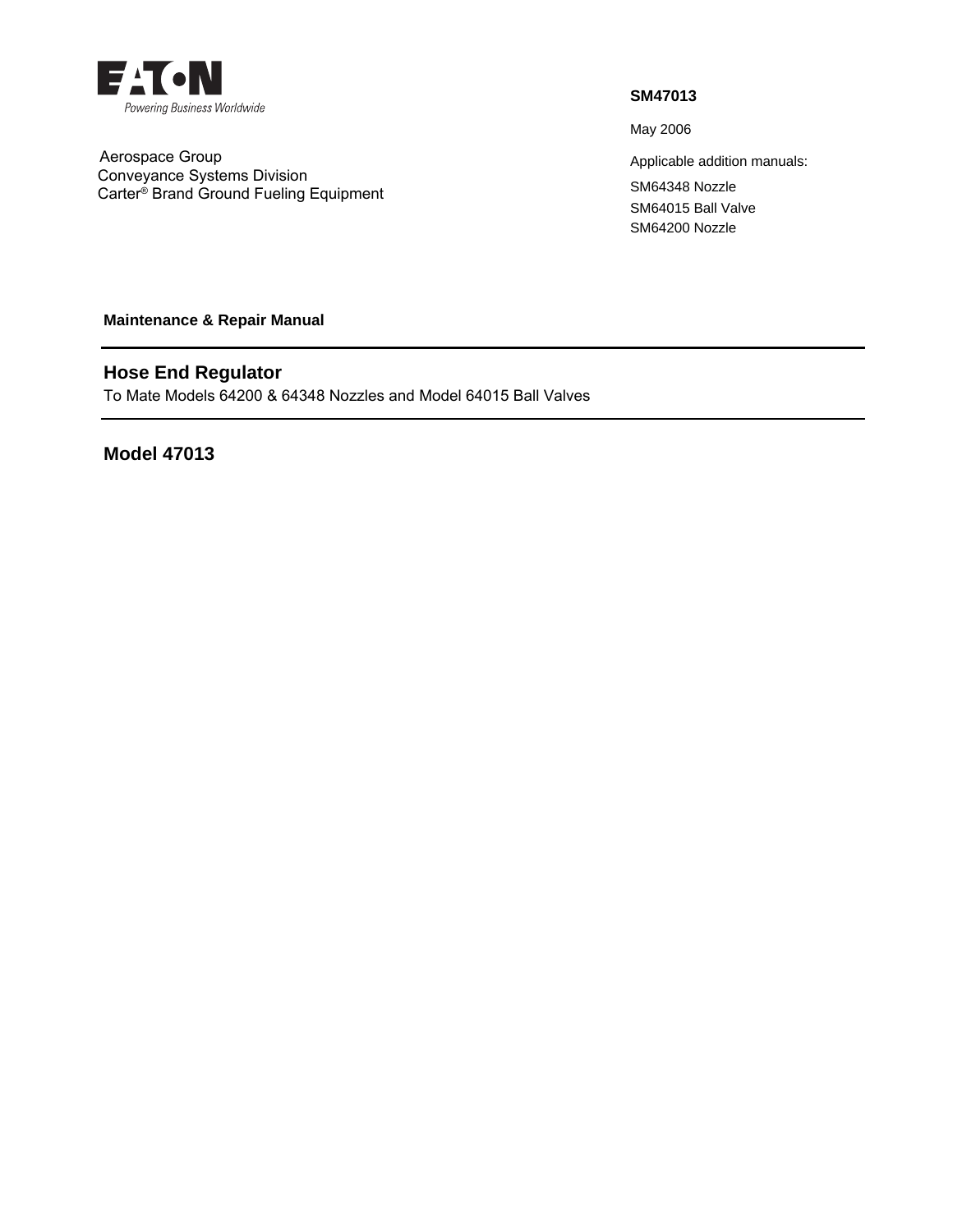## **Table of Contents**

|     | Page |
|-----|------|
|     |      |
|     |      |
| 3.0 |      |
| 4.0 |      |
| 5.0 |      |
|     |      |
| 7.0 |      |
|     |      |
|     |      |
|     |      |
|     |      |
|     |      |
|     |      |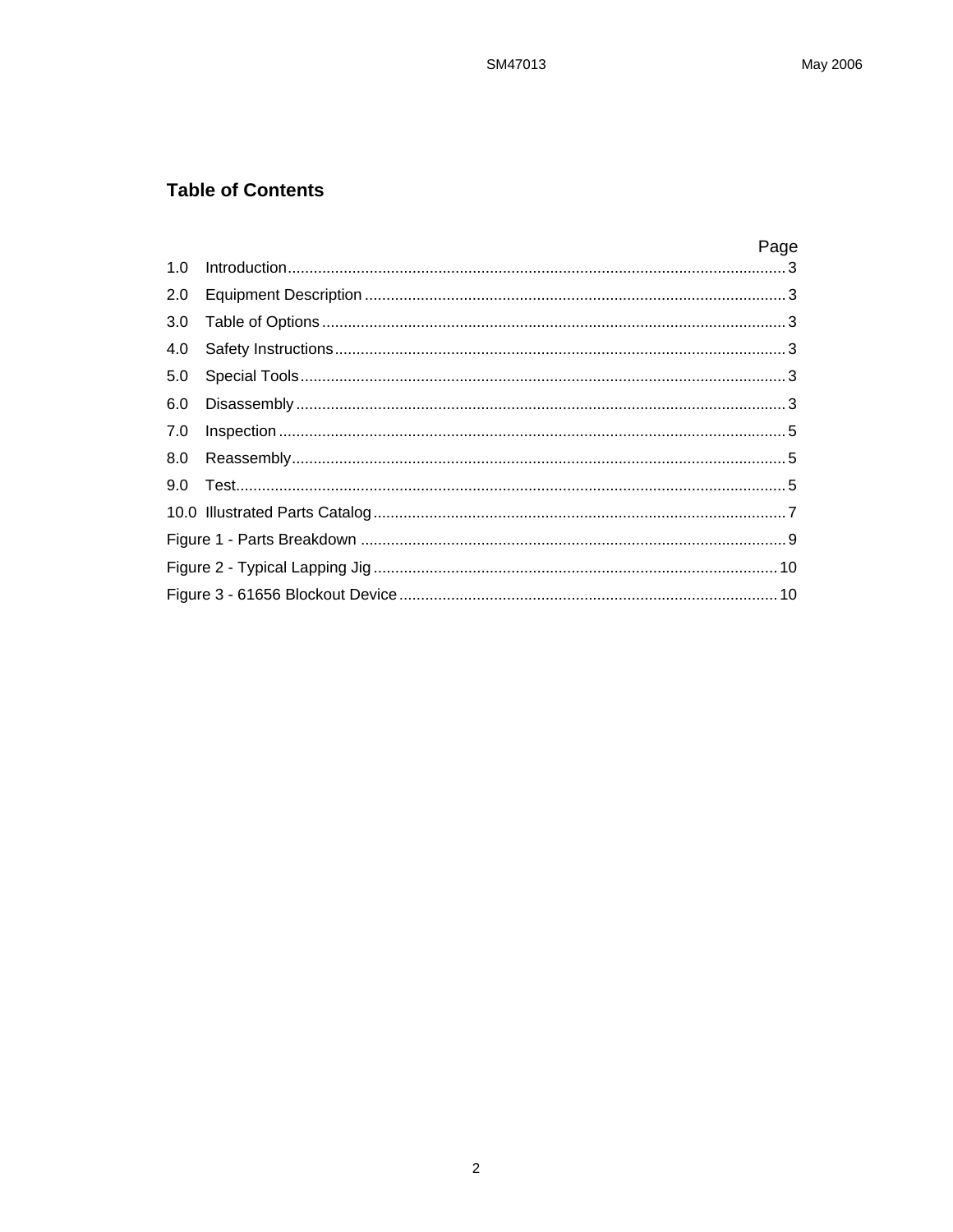## **Maintenance, Overhaul & Test Instructions Model 47013 Hose End Regulator**

### 1.0 INTRODUCTION

This manual furnishes detailed instructions covering the maintenance and overhaul of Carter brand Model 47013 hose end regulator designed to provide a relatively fixed pressure at its outlet. Three pressure settings (35, 45, and 55 psi) are available and are procured by

### 2.0 EQUIPMENT DESCRIPTION

Model 47013-\* Hose End Regulator is designed to be used as a part of Eaton's Carter brand Model 64200 or 64348 nozzle to provide a maximum pressure at its outlet ("nozzle pressure") to control the flow of fuel into the aircraft. In addition the unit responds to increases in pressure within the aircraft fuel manifold caused by closure of the aircraft's tank level control valves to either maintain the desired maximum pressure or to close to prevent an excessive

## 3.0 TABLE OF OPTIONS

The unit is available with three different spring settings, 35, 45 and 55 psi. The unit is also available as an integral part or option of the 64200 or 64348 nozzle when the 64015 ball valve option is also specified. In this case the basic option letter to be included in the nozzle part number is "F" and the spring setting must be specified as either a "3, 4 or 5" appended to

## 4.0 SAFETY INSTRUCTIONS

The subject regulator incorporates a fairly highly loaded spring that moves the piston against the pressure during operation. It is worth noting that one should take care in disassembly so as not to be injured by the spring loaded piston.

The smaller end of the piston is vented to the atmosphere through a breather. Due to the fact that the piston is sealed with a sliding Teflon seal there is always a minute amount of leakage from the pressure side of the piston to the chamber behind the piston. As the amount of

## 5.0 SPECIAL TOOLS

The following special tools are recommended for proper repair and or overhaul of the hose end control valve:

- 61607 Ball Assembly Tool.
- 61656 Blockout device.

#### 6.0 DISASSEMBLY

6.1 Remove the regulator from the nozzle as detailed in SM64348, paragraph 6.3 or or SM64200, Paragraph 6.2.

specifying the pressure setting as the dash number to the basic model number, i.e. 47013- 45 is a regulator with a 45 psi spring. When the regulator is obtained as an integral part or as an option to a nozzle it is specified as noted in paragraph 3.0.

"surge" pressure from being sensed within the aircraft. The unit is a direct acting spring loaded regulator which will control pressure at its outlet in accordance with the spring force provided therein. A double ended piston of different areas is balanced against the spring and atmospheric pressure to provide the control. The smaller end of the piston is vented to the atmosphere through a screened breather to provide an atmospheric pressure reference point.

the "F" option as a part of the nozzle part number, e.g. 64348F43H is a nozzle with 45 psi regulator, ball valve with 2-1/2" NPT inlet. Refer to SM64200 or SM64348 for more details. All units use the same Housing (29) and there is no external method of determining which unit is in use. The individual springs are color coded as explained in a later section of this manual.

fuel increases in this cavity, it will be forced out of the breather with each stroke of the piston. This small leakage is normal, however as wear on the seal and piston become more with use the leakage will become more significant and the parts should be replaced. The breather port should not be plugged at any time. This will make the unit inoperable. The swivel joints in the 64348 allow the rotating of the regulator into any 360º position.

- No part number Seal run-in tool See Figure 2.
- WL4680 Torque Wrench or Standard torque wrench is required for some disassembly and re-assembly. WL4680 includes several sockets for special usage on Carter products.

6.2 Remove the ball valve from the inlet of the unit as instructed in SM64015.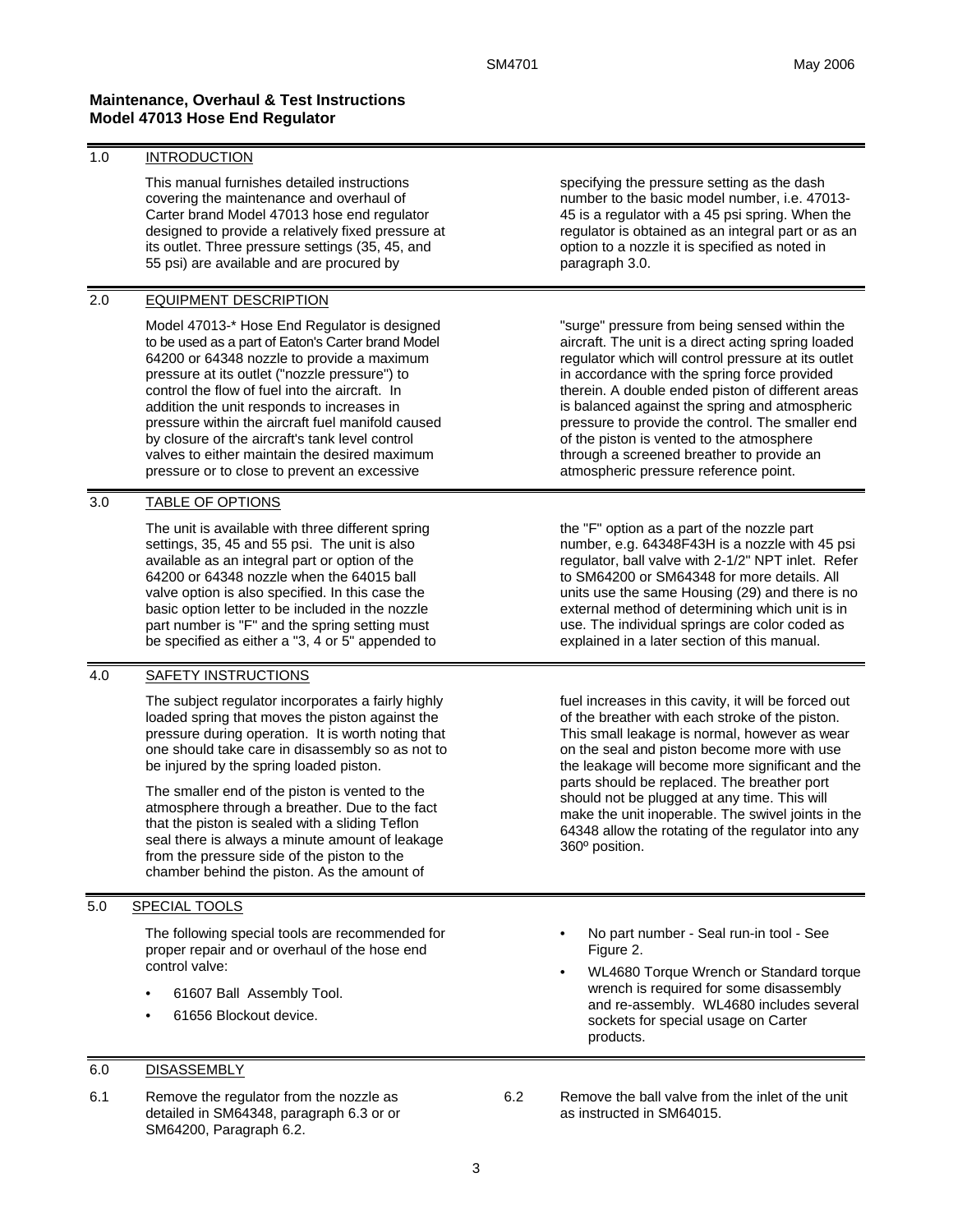6.3 Depress piston (2) with the use of an arbor press or equivalent in order to remove the Retaining Ring (1) from its groove in the Housing (29).

## **WARNING**

Piston (2) is under an initial spring load of approximately 65 pounds. Use care in disassembly to avoid serious injury to personnel and equipment.

- 6.4 Slowly release the load from the arbor press and allow the Piston Spring (6), (6A), or (6B) to push the piston assembly out of the Housing (29). It is now possible to remove the Outer Piston (2), the Screw (4), the "Stat-O-Seal" (5) and the Inner Piston (3) as an assembly. Screw (4) should be removed and discarded at this time. **Reusing this screw is not recommended.**
- 6.5 The regulator is supplied with either of three Springs (6) that are rated to produce a controlled pressure at the nozzle of 35, 45 or 55 psig. The springs can be identified as shown in the table below.

| Rated<br>press.<br>psi | <b>Spring Color Coding</b>                                                                                                                                                                                                                                                                                                                                                                                                                                     |
|------------------------|----------------------------------------------------------------------------------------------------------------------------------------------------------------------------------------------------------------------------------------------------------------------------------------------------------------------------------------------------------------------------------------------------------------------------------------------------------------|
| 35                     | White (older springs were either orange or yellow<br>on ends only).                                                                                                                                                                                                                                                                                                                                                                                            |
| 45                     | Red or blue (latest design that assures limitation of<br>pressure to 50 psi maximum during decreasing flow<br>rates with 90 psi inlet pressure). (Older springs were<br>black or natural stainless steel [brownish to gray to<br>silver]). The red spring replaces the blue one in<br>production to improve high flow capacity. Unless one<br>is experiencing a flow restriction using the blue spring<br>there is no need to replace it with a newer red one. |
| 55                     | Yellow. (Older springs were forest green).                                                                                                                                                                                                                                                                                                                                                                                                                     |

- 6.6 Screws (9) are self-locking type screws that utilize a nylon insert in the threads to affect the resistance required to provide the locking. They are designed to be reused a number of times before losing their locking effectivity. Using a torque driver, remove Screw (9) and Washer (10), measuring the torque during removal. If the torque is less than 1.5 in lbs (0.017 m kg) discard the screw and replace it with a new one during reassembly. This permits the remainder of the parts, O-ring (15), Seal Spacers (16), Seal (17), O-Ring (18), Quad-ring (12), Ball (13) and Spring (14), to be removed. Be careful not to lose the small Ball (13).
- 6.7 Carefully remove the Outer Piston Seal (7) and O-Ring (8) from their groove in the outlet of the Housing (29).
- 6.8 The Teflon Seal (19) and O-ring (20) should only be removed if the Seal (19) is damaged. The Oring is a flurosilicone compound and is not affected by age. To remove it use an "o-ring pick" being careful not to damage the Housing (29). Once removed, the Seal (19) must be replaced as well as the O-ring (20).

If the Wear Ring (29B) is present and appears to need replacing due to apparent wear carefully remove it from the unit. Be care full while removing it to not damage the adjoining sealing surfaces. If it is not worn then do not remove it.

6.9 It is not necessary to remove the Breather Assembly (21) unless the filter is clogged and requires cleaning. In this case, remove the Assembly (21) and flush it vigorously in clean solvent. If the part remains dirty or clogged, then replacement of the entire assembly will be necessary.

## 7.0 INSPECTION

7.1 It is recommended that the following parts be replaced at each overhaul:

| Item No. | <b>Description</b>       | Item No. | <b>Description</b> |
|----------|--------------------------|----------|--------------------|
|          | Screw                    | 15       | Quad Ring          |
|          | <b>Outer Piston Seal</b> | 17       | Inner Piston Seal  |
|          | O-Rina                   | 18       | O-Ring             |
| 12       | O-Ring                   | 26       | O-Ring             |

7.2 Inspect all metal parts for dings, gouges, abrasions, etc. Use 320 grit paper to smooth and remove sharp edges. Replace any part with damage exceeding 15% of local wall thickness. Use alodine 1200 to touch up bared aluminum. On older units that do not have the replaceable wear rings, carefully check the edges of the ball races in end of the Housing (29) for excessive wear or burrs. This part is dry film lubricated. If the ball groove is shiny the part should be replaced or the dry film lubricant be reapplied. An easily used aerosol can of Perma-silk G dry film lubricant can

be obtained from 3M Corp., 6940 Farmdale Ave., North Hollywood, CA 91605. Any burrs should be removed with abrasive. Excessive burring may result in hanging up of the part within the nozzle body making it impossible to disassemble in the future.

- 7.3 On newer units with Wear Ring (29B) inspect the ring for wear. Replace if wear is apparent.
- 7.3 Inspect the outer diameters of both the Inner (3) and Outer Pistons (2) for scratches. This part must be smooth and free of imperfections to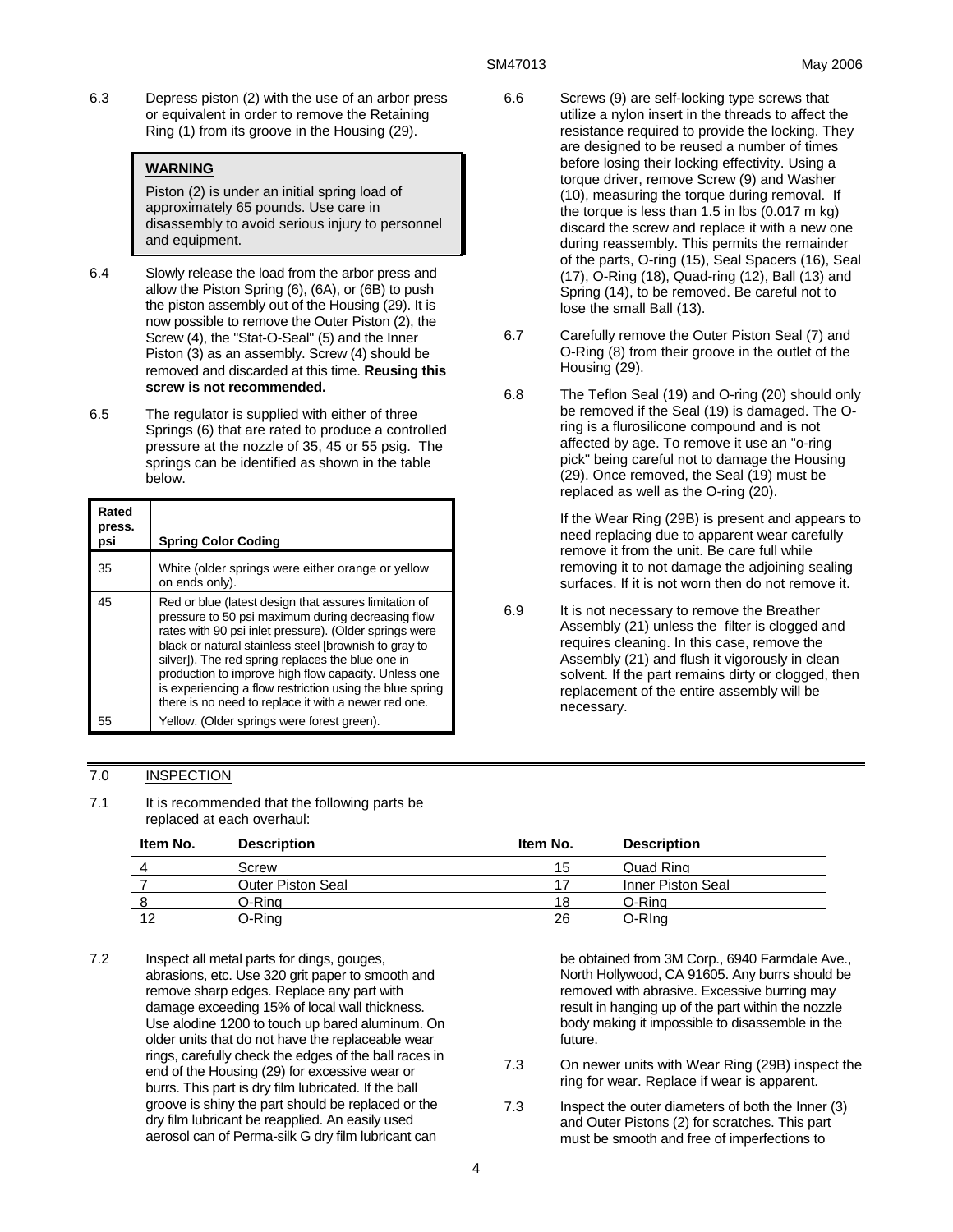prevent excessive leakage. If the unit exhibits continual leakage through the Breather Assembly (21) during operation, either the Inner Piston (3) or its Seal (17) or O-ring (18) are the cause. If the

#### 8.0 REASSEMBLY

Reassemble in reverse order of disassembly, noting the following:

- 8.1 **Do not lubricate any seals or o-rings with the exception of items 12, 19 & 20.** These may be lubricated for ease of installation. Lubrication of the other seals may tend to cause leakage or pressure creep.
- 8.2 Install O-ring (8) into the outside groove of Seal (7). This sub-assembly can be installed into the groove in the Housing (29). Install Body (29) into a vise with the outlet accessible. Insert the lapping tool described in Figure 2 into a variable speed hand drill. Insert the modified Outer Piston on the tool into the Seal (7). Lubricate the seal and tool liberally with alcohol to prevent the seal from turning during the lapping operation. Start the drill at a medium speed (about 1,000 rpm) and move the tool up and down staying in the seal for at least one minute. Remove tool and clean seal and tool with alcohol.
- 8.3 Two drops of Loctite 222, 242 or 271 shall be applied to the threads of the Screw (4) prior to its being inserted into the assembly. (Shake the Loctite well before using). The Screw (4) shall be tightened to a torque limit of 18 to 20 in-lbs (0.207 to 0.230 kg-m).
- 8.4 On older units, only one each O-ring (18) and Seal (17) were used with two Spacers (16). It is recommended that this be changed to agree with the illustrated Figure I. O-ring (18) is installed in the groove in Seal (17) prior to inserting into Housing

### 9.0 TEST

- 9.1 The reassembled unit may be tested as a component of a complete nozzle.
- 9.2 Test conditions

Test media shall be JP-4, Jet A or odorless kerosene, commercial solvent 140.

9.3 Functional Test

**Note:** If the Unit is tested as a part of the nozzle, the nozzle should be attached to a Carter 6958CG or CH and maintained in an open position during any test subjecting the assembly to 300 psi.

9.3.1 Simultaneously apply 300 psi fluid pressure to the inlet and outlet of the Unit for 2 minutes, then reduce pressure to zero. If pressure is applied only to the inlet of the nozzle, the use of Block Out Device Model 61656 shall be used to assure that the regulator piston is maintained in an open position. During the second minute of pressurization, check the regulator for external

unit exhibits too great of pressure increase upon closure the fault can lie with either the Outer Piston (2), its Seal (7), O-ring (8), Quad-ring (12) or O-ring (15).

Assy (29) . Be sure that the first Seal (17) is inserted into the Housing Assy (29) first, followed by a Spacer (16) then the other Seal (17). If only a single Seal (17) is used, a Spacer (16) is inserted on either side of the Seal (17).

- 8.5 Insert Spring (14), Ball (13) and Quad-ring (12) into hole in Housing (29).
- 8.6 Install O-ring (15) into the Housing (29) and using the four Screws (9) and Washers (10) reassemble the Seal Retainer (11) making sure that the bleed hole is correctly aligned with the Ball (13).
- 8.7 The remainder of the parts may be re-installed.
- 8.8 If Seal (19) and O-ring (20) were removed, replacement of both is required. Install O-ring (20) in the groove, then carefully force Seal (19) onto Housing (29) and into the larger ball groove. Carefully start the Seal (19) into the o-ring groove on top of O-ring (20) at one point only. Holding the Seal (19) in this position use a .250 inch (6 mm) diameter nylon rod as a tool. Place the rod in the ball groove underneath the Seal (19) at the point where it has been started into the o-ring groove. Push the Seal (19) into its final position by moving the rod slowly around the part in the ball groove. Carter part number 23620 Bearing used on the 60427 can be utilized for this purpose.
- 8.9 If Wear Ring (29B) was removed replace it. Do not use the unit without this ring if it was present when the unit was disassembled.

leakage, distortion or any other damage to any part of the regulator. There shall be no evidence of distortion or damage to any part of the regulator. Formation of a free-falling drop of test fluid from the ambient vent port during the second minute of pressurization shall be cause for rejection. Leakage from this port can be caused by the seals of the Inner Piston (3) or the sealing surface of the piston itself.

- 9.3.2 The unit shall be installed in a test setup that provides a flow rate of 500 cc/min with gauges (0-100 psi) mounted upstream and downstream. Fill the unit with test fluid, ensuring that all air is purged from the assembly. Apply  $15 + 3$  psig above the regulator spring rating to the inlet of the Unit and establish a flow of 500 + 50 cc/min. and read the outlet pressure. The outlet pressure shall not exceed 5 psig above the pressure rating of the regulator.
- 9.4 System Test The hose end regulator controls pressure by creating a restriction in response to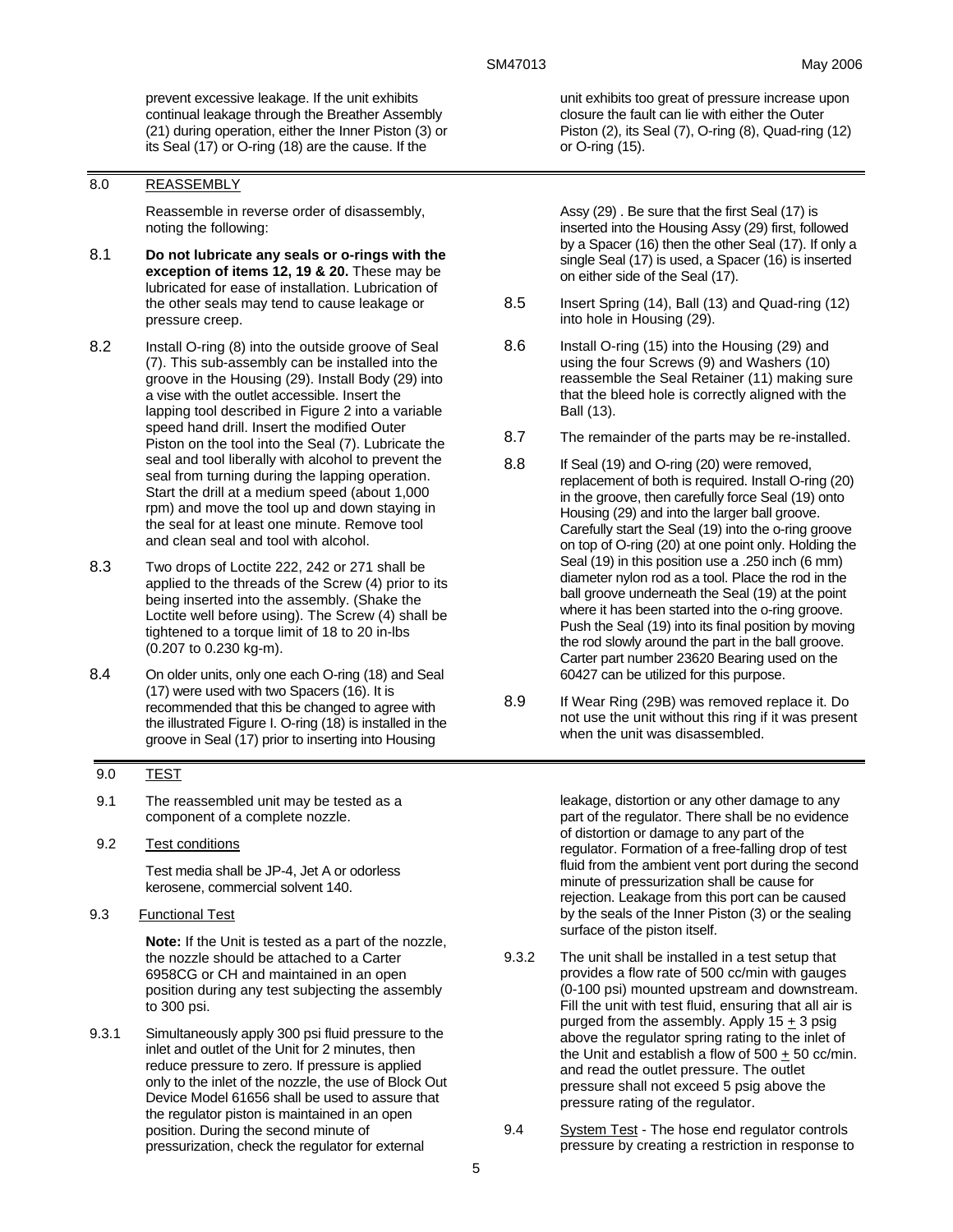the pressure at its outlet. If the refueling system utilizes a secondary control valve it will be necessary to override the regulator to determine if the secondary is functioning properly. Naturally one can remove the regulator. The better choice is to utilize a block out device. There are two possible choices of block out devices available on the market.

• One such device consists of two fittings on a short hose that will connect the regulator breather port to a nozzle port. This will deactivate the regulator by routing the nozzle pressure into the ambient sense port (breather port). The regulator will therefore stay open. The refueling system may be fully checked out independently from the regulator. This type of device has a large disadvantage. Fuel injected within the ambient cavity of the regulator must be drained. This is difficult and the fuel will continue to be pushed out of the Breather Assembly (19) for days after such a use. With such bleed flow one can't determine whether the unit is simply purging itself or whether there is a main seal leak.

Hose type block out devices are commercially available to fit all Carter nozzles and regulators. These units provide a quick disconnect fitting to replace the Breather Assy (19), a dry break fitting to fit into one of the nozzle ports and the hose assembly with the mating male disconnect fittings. The special fittings provided for the regulator and nozzle can remain installed at all times.

One device is manufactured by Warner Lewis, Jr. Industrie-Filter GmbH, Fasanenweg 5, D-65451 Kelsterbach, Germany,(fax) 49-6107-6003.

Carter has a new block out device, Model 61656, that does not introduce fuel into the ambient chamber and therefore overcomes the continuous bleed flow from the Breather Assembly (19). This block out device, shown in Figure 4, can be used on the majority of all Carter regulators. There are some old units in service that will require the use of the hose method described above. On these units the hole at the bottom of the Breather Assembly (19) port is not large enough to accept the 61656. The instructions for use of the 61656 are included on the unit.

## **CAUTION**

**Units/** 

**Nozzle** 

Do not refuel an aircraft with the block out device in place. The hose end regulator will not be operative, therefore the primary control system will not function.

After using the hose type block out device, cycle the system several times to force residual fuel out of the breather port of the regulator.

Another use for the block out device would occur should a pressure defueling of the aircraft be required and the pressure anticipated at the nozzle would be greater than 30 psi. The device is not normally required on suction defueling.

## 10.0 ILLUSTRATED PARTS CATALOG

Table 1.0 tabulates the parts and sub-assemblies comprising the 47013 Hose End Regulator. The item numbers of the table are keyed to the exploded views of the regulator diagrammed in Figure 1.

| Item | <b>Part Number</b> | <b>Description</b>                                  | UNIUS/<br>Assy | nozzie<br>Option | Spares/10 Units/Yr |
|------|--------------------|-----------------------------------------------------|----------------|------------------|--------------------|
|      | <b>RRT-268-S</b>   | <b>Retaining Ring</b>                               |                |                  |                    |
| 2    | 23889              | <b>Outer Piston</b>                                 |                |                  |                    |
| 3    | 24096              | <b>Inner Piston</b>                                 |                |                  |                    |
| 4    | LP526C1024R8       | Screw                                               |                |                  |                    |
| 5    | 600-001-10         | Stat-O-Seal                                         |                |                  | 3                  |
| 6    | 27014              | Spring, 35 psi (White) – orange on older units      |                | F <sub>3</sub>   |                    |
| 6A   | 23892              | Spring, 45 psi (Red) - black or blue on older units |                | F <sub>4</sub>   |                    |
| 6B   | 28443              | Spring, 55 psi (Yellow) - green on older units      |                | F <sub>5</sub>   |                    |
| 7    | 23893              | Seal, Outer Piston                                  |                |                  | 10                 |
| 8    | MS29513-147        | O-Ring                                              |                |                  | 10                 |
| 9    | LP515-8R7          | Screw                                               | 4              |                  | 15                 |
| 10   | GF960-8            | Washer                                              | 4              |                  | $\overline{2}$     |
| 11   | 23890              | Seal Retainer                                       |                |                  | $\overline{2}$     |
| 12   | 220724-007         | Quad-Ring (Note 3)                                  |                |                  | 10                 |
| 13   | GF19060-1012       | Ball                                                |                |                  | $\overline{2}$     |
| 14   | 210189             | Spring                                              |                |                  | $\overline{2}$     |
| 15   | 220723-229         | O-Ring (Note 3)                                     |                |                  | 10                 |
| 16   | 24059              | Spacer                                              | $\overline{2}$ | $\blacksquare$   | 1                  |
| 17   | 24085              | Seal                                                |                |                  | 20                 |
| 18   | MS29513-126        | O-Ring                                              |                |                  | 20                 |

## TABLE 1.0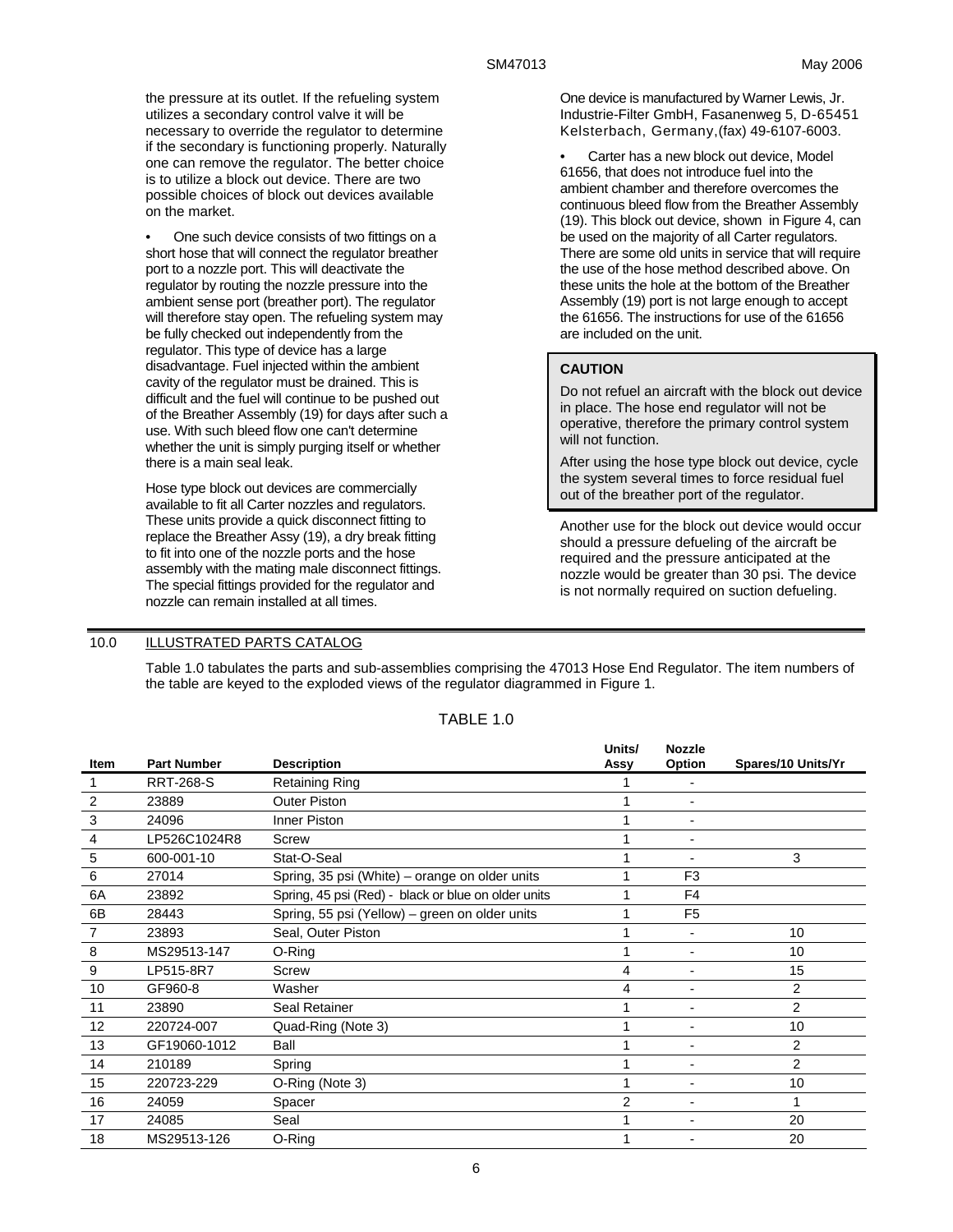| <b>Item</b> | <b>Part Number</b>        | <b>Description</b>                                                                                            | Units/<br>Assy | <b>Nozzle</b><br>Option | Spares/10 Units/Yr |
|-------------|---------------------------|---------------------------------------------------------------------------------------------------------------|----------------|-------------------------|--------------------|
| 19          | 207807                    | Seal                                                                                                          |                |                         | 5                  |
| 20          | M25988/1-040              | O-Ring                                                                                                        |                |                         | 5                  |
| 21          | 40427                     | <b>Breather Assy</b>                                                                                          |                |                         |                    |
| 22-28       | Left intentionally blank. |                                                                                                               |                |                         |                    |
| 29          | 47253                     | Housing Assy                                                                                                  |                |                         |                    |
| 29A         | 22047                     | Housing (Older Units – Note 4)                                                                                |                |                         |                    |
| 29B         | 220894                    | Outer Wear Ring (not shown)                                                                                   |                |                         | 2                  |
| 30          | 82153                     | Spring (replaced by 31A)                                                                                      |                |                         |                    |
| 31          | D <sub>5</sub> -187       | Pin (replaced by 31A)                                                                                         |                |                         |                    |
| 31A         | 209853                    | Clip                                                                                                          |                |                         |                    |
|             | KD47013-1                 | Seal Kit to completely overhaul a unit, contains items 4, 5, 7, 8, 9, 12, 15, 16, 17, 18, 19, & 20.           |                |                         |                    |
|             | KD47013-2                 | Seal Kit to convert single small piston seal to dual seal, contains items 4, 5, 7, 8, 9, 12, 15, 16, 17, 18 & |                |                         |                    |

19.

- **Notes:** 1. All part numbers beginning with "GF" are interchangeable with those beginning with either "AN" or "MS". If the "GF" is followed by three numbers it is interchangeable with and "AN" part, otherwise it is interchangeable with an "MS" part of the same number.
	- 2. The recommended spare parts shown above are the number required to support 10 Units for one year or each overhaul whichever is sooner. These quantities do not include replacement spares for intermediate replacement of parts required by abuse or misuse of the equipment. The recommended quantities are based on the ratio of spare parts sold for each unit during a one year period of time. The actual quantity required will vary from location to location.
	- 3. Both items (12) and (15) are current production parts that replaced NAS1594-007 O-ring and 210174-229 Quad-ring respectively. These change were made as design improvements. The older parts can continue to be used until the newer parts are available. When ordered, the older parts will automatically be replaced with the new parts.
	- 4. Older units without wear ring (29B) will use 22047 Housing (29A). Newer units with wear ring assembled in place will use 44253.



#### 7